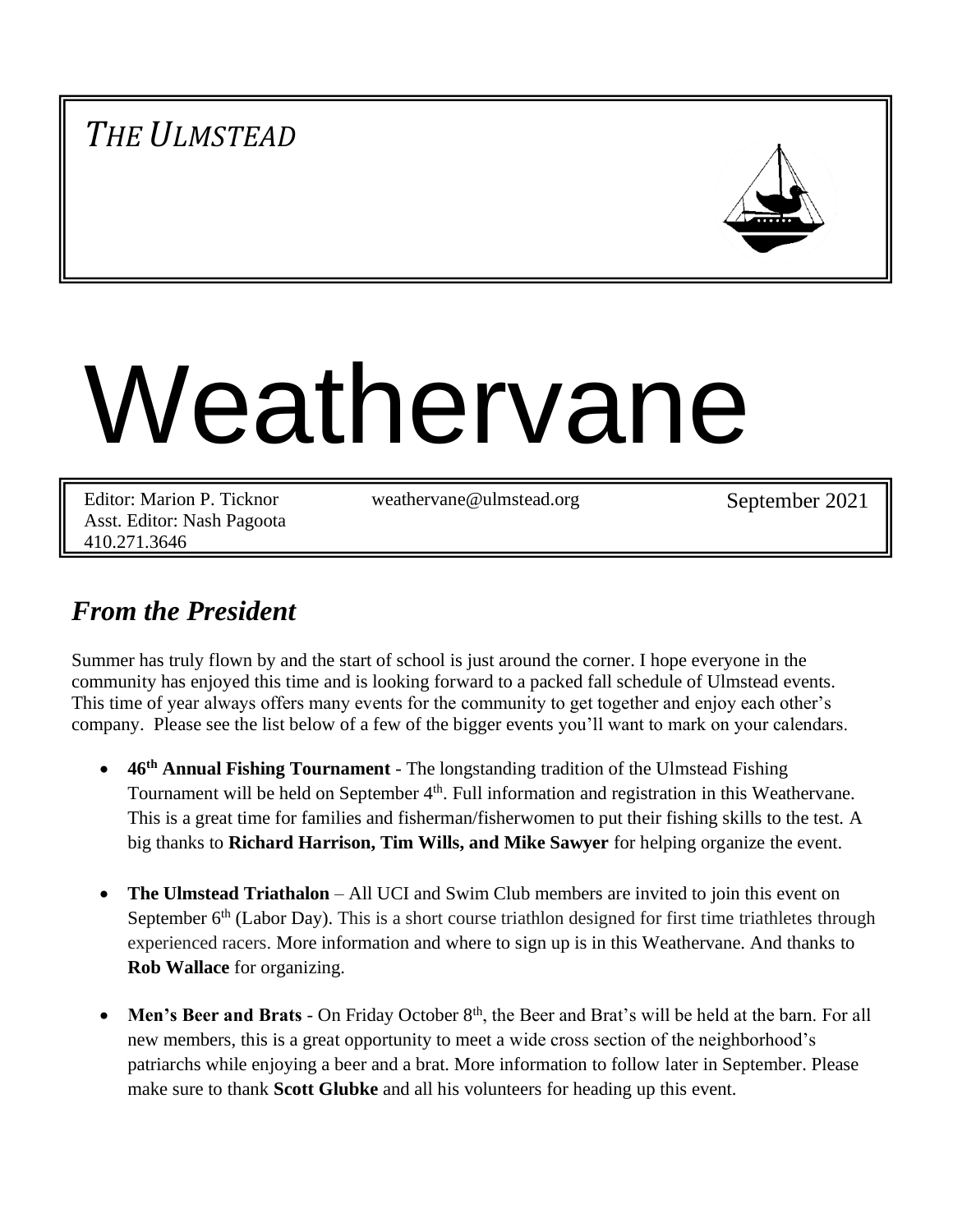• Fall Campout - On October 16<sup>th</sup>, the community will host the fall campout. Get those tents out of storage and join the community at the ball field for a night under the stars. Thanks to **Rob Hooper** for heading this event up. Watch for more information in September.

The Board and the department managers are starting to put together the 2021 UCI budget. For all new community members, the budget meeting will be held in November (More information and a date to follow). Hopefully we do not have to go virtual this year, but we will cross that bridge at the appropriate time. If you have any ideas or concerns about our budget or any long-term projects, now is the time to reach out to the Board so we can take them into consideration as we build the budget.

And finally, an important reminder as school will be back in session very soon. There will be lots of children and parents making their way to the bus stops in the morning. Please take extra care to look and slow down. Wishing all the kids a great year in school!

Sincerely,

Jon Lane, UCI President President@ulmstead.org

## **UCI DEPARTMENTS AND ACTIVITIES**

## **NAUTICAL**

For many, Labor Day signals the end of summer but some of the best boating on the Chesapeake happens in the late summer and fall. Cooler temperatures bring better fishing, less boat traffic, and more available docking at area restaurants and dock bars. Fall also brings an increase in tropical storms so all boaters should keep an eye on the weather and be prepared.

The July 3<sup>rd</sup> Dock Party returned this year. Despite a premature end caused by rain the party was an overwhelming hit. Expanding the party onto the newly paved parking lot provided space for people to move around or relax and enjoy the evening in chairs. Thanks to **Jess and Jon Lane** and all who helped prepare the dock for the party. **Tom Crawford** and daughter **Rachel** did a great job providing the food and beverages for the party. Even the rain did not end the party, it simply scattered folks onto several boats and houses in the neighborhood. Thanks to all who helped and all who attended for making this another great Ulmstead event.

This year has seen a number of projects finished and some in various stages completion. Obviously paving the parking lots at Docks 1 and 2 were a major accomplishment. In addition to proving to be useful for the dock party, the dirt and mud runoff into the river has been greatly reduced and have added value to two of our community assets.

Dead trees have been removed at Docks 1 and 2 and brush has been cleared and wood chips spread at Dock 1. This is the first step in improving the appearance of the areas adjacent to our marinas. The next step will be planting trees and shrubs mandated by Anne Arundel County. This will occur in the fall.

Bids have been received and are being evaluated for the addition of lighting for the main pier at Dock 2. Work should be accomplished this boating season. We are still waiting on permits for additional pilings at Dock 2 but hopefully this can be completed this year. The replacement of the shed and stairs at Dock 1 should also be finished this year.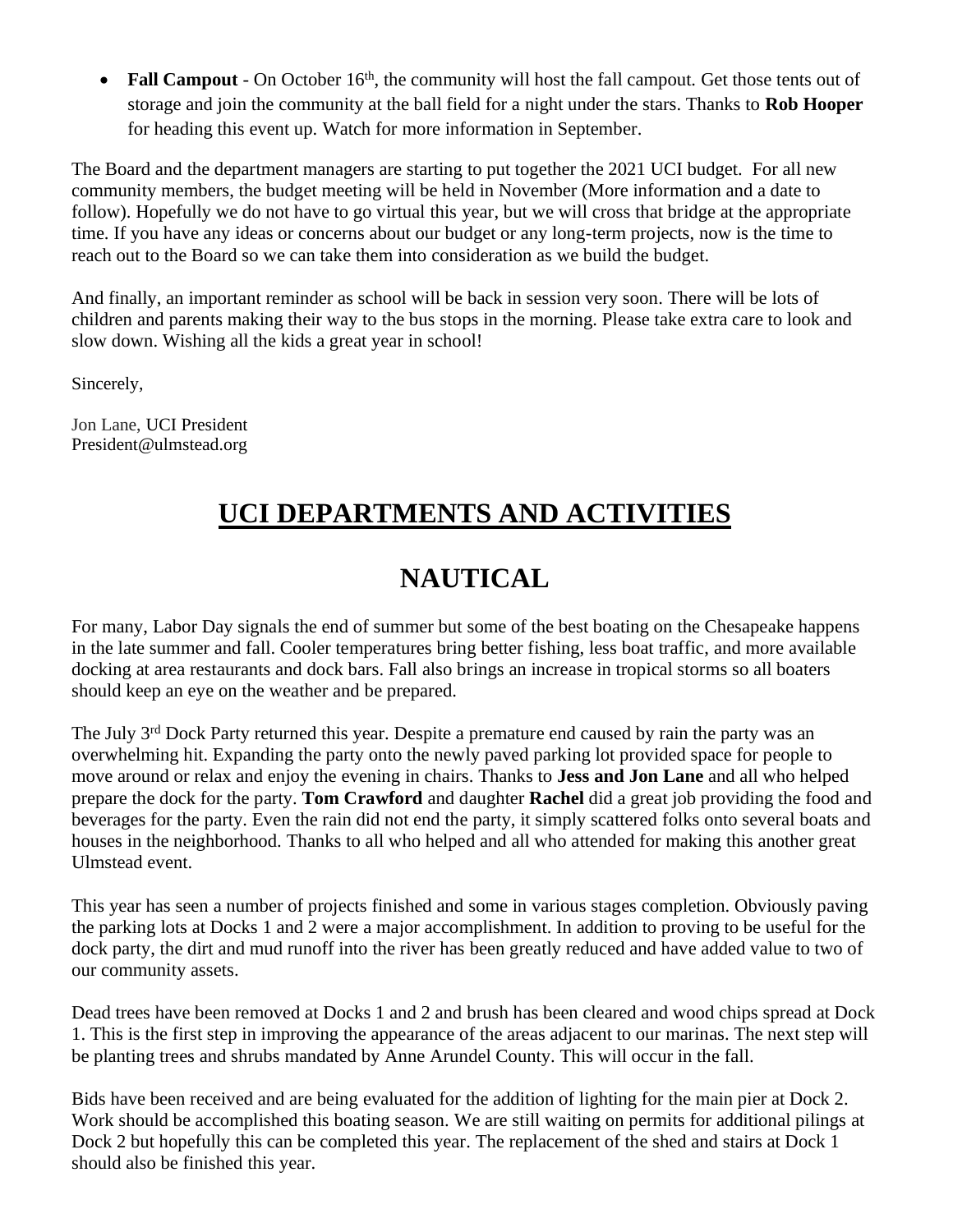2021 has been a busy year for Nautical with great improvements that add enjoyment and value to our facilities.

## **MEMBERSHIP**

See printed version

# **TENNIS**

CALLING ALL NOVICE TENNIS PLAYERS LOOKING TO ENHANCE THEIR SKILLS! We have arranged to have John Garrett do adult tennis clinics on Wednesday evenings starting August 18. There is a beginner clinic that will run from 6-7pm and an advanced beginner clinic that will run from 7-8. The sessions will last 6 weeks. You can sign up at any time and you can sign up for just the dates that you can attend. The cost is \$25 per clinic (or \$150 for the full 6-week clinic). You must be an Ulmstead tennis member to attend.

We ask that you register for the sessions ahead of time so that we know how many people to expect. (John will need a minimum of 4 people to hold the clinics). To register in Court Reserve, go to "Events" and select "Adult Clinics." You will be able to select the clinic you would like and then register for each of the dates you plan to attend or for the full session. Payments will go directly to John. If you have questions or need assistance registering, please contact:

• Julie Grignon at **djgrignon@gmail.com**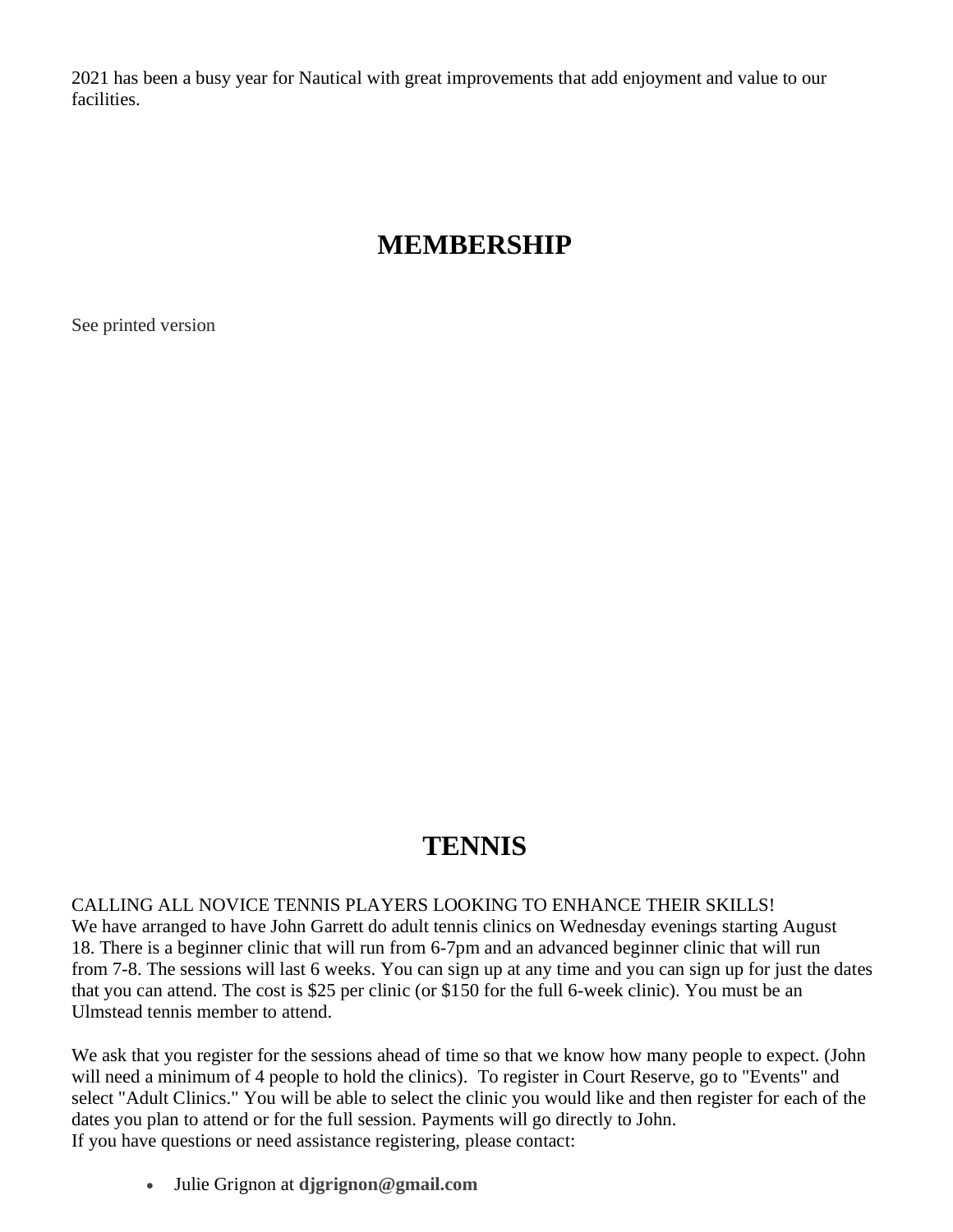• Kelly Gargagliano at **kellygargagliano@gmail.com**.

Also, tennis members will receive a message soon about upcoming tennis mixed doubles social events!

Thanks, Julie & Kelly

# **POOL & SWIM CLUB**

## **Friday Food Trucks**

August 27<sup>th</sup> - TBD September 3<sup>rd</sup> - Koopers Chowhound Burger Wagon

\*\*\*\*\*\*\*\*\*\*\*\*\*\*\*\*\*\*\*\*\*\*\*\*\*\*\*\*\*\*\*\*\*\*\*\*\*\*\*\*\*\*\*\*\*\*\*\*\*\*\*\*\*\*\*\*\*\*\*

## **The Ulmstead Triathlon Returns!**

September 6, 2021 (Labor day)

This is one of the best ways to celebrate the unofficial end of summer. This is a short course triathlon, designed for first time triathletes through experienced racers. All UCI and Ulmstead Swim Club members are welcome to participate.

#### **Kids Triathalon- 8:30 AM**

8-16 years of age, individual and teams. Consists of 4 laps in the Ulmstead Pool (200 yards), approximately 3 mile bike through Ulmstead, 1 mile run from the pool to the beach and back.

#### **Adult Triathlon- 9:30 AM**

Individual or teams can compete. Consists of 10 laps (500 yards) in the Ulmstead pool, 9 mile bike through Ulmstead (3 laps), and a 3 mile run (1 lap of the bicycle course). For those only wanting to complete one segment, sign up under the team category and we will match you up with other racers to form a team

- There will be a food truck available at the pool for lunch after the race.
- Entry fee \$20 per person, includes T-shirt, race and kids medal. For shirts to be available, register by August 20th. Any additional proceeds will go to the Ulmstead Swim Team.
- For registration and payment: **https://ulmsteadswim.swimtopia.com/triathlon**

VOLUNTEERS are needed to make this a successful and safe event. Please contact Rob Wallace 443-756-0921 to help!

# **SOCIAL**

#### **Save the Date- Guy's Beer & Brats**

The annual men's event of the year has returned (hopefully). It will be held on Friday October 8 at the Barn. This is an event to reconnect with all the neighborhood guys and welcome all the new men into Ulmstead. So please put the event on your calendar and tell all your new neighbors. More info to follow in the Ulmstead email blasts.

#### **Save the Date- Ulmstead Fall Campout**

The Ulmstead Campout will also be making a return on Saturday October 16. Stay tuned to the email communications and the October Weathervane for more info about this popular event.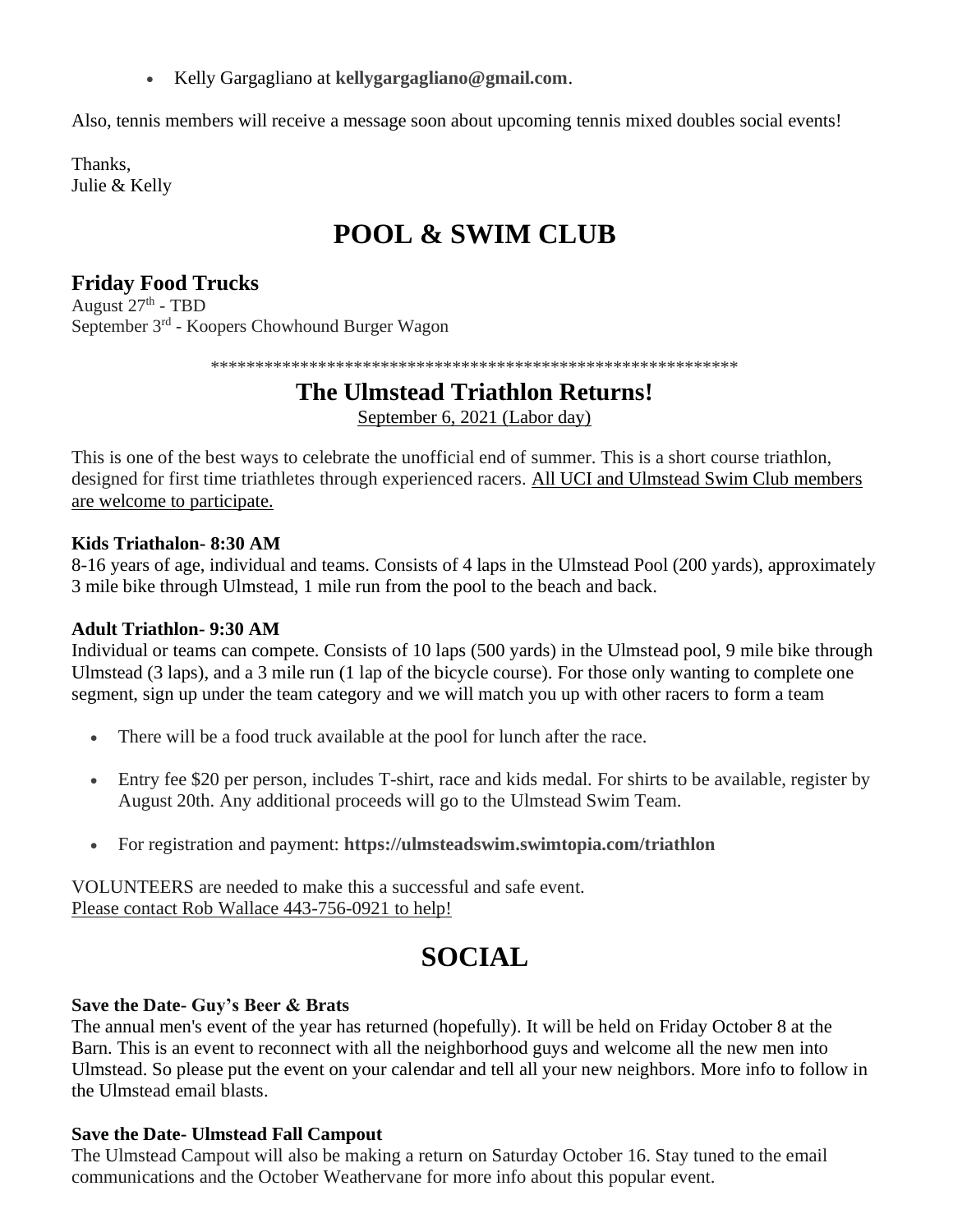#### **Join Scouts**

Would you like to go camping, learn new skills, make new friends, and have fun? Our Troop is meeting OUTDOORS at Anne Arundel Fish and Game Club Sunday afternoons at 3:00. The Scouts have the opportunity to participate in shooting sports at our meetings. We have weekend camping trips every month, plus a one-week Summer Camp. Come check us out! You can join even if you never were a Cub Scout. Also, we are still collecting worn out flags for a patriotic flag retirement ceremony. Contact **Mike Allen** for information at 410-919-8487.

# **46th Annual Ulmstead Fishing Tournament & Fish Fry Saturday September 4th**



Calling all neighbors to a day on the Bay (or creek or river) fishing, followed by an afternoon at the beach for a fish fry with friends! Fish from a motorboat, sailboat, manpowered boat, or from the shore with no boat at all! Prizes will be awarded for all categories and all ages. All participating anglers and their families are included in the fish fry and award ceremony Saturday afternoon regardless of their catch. If you're new to this event, please join us in a great Ulmstead tradition. Those who have taken part before know how much fun this is. This is one tournament where you can't lose!! **If you don't fish, please consider attending the Fish Fry… Register for the Party!**

#### **Fish Fry for ALL participants and families:**

**Saturday 3:30pm @ The Beach**--Please bring a side dish to share

## **TOURNAMENT RULES:**

- 1. All fishermen must depart from the Dock no earlier than 6:00am Saturday whether by land or sea.
- 2. All boats and shore fishermen must be in sight of Dock 2 by 2:00pm the same day.
- 3. All fish need to be to the Judges at Dock 2 by 2:20 for weigh-in.
- 4. All fish must be of legal size, weight, and caught by hook and line (bait or lure)
- 5. Most Importantly **Be Safe and Have Fun!**

## **TOURNAMENT PRIZES:**

| <b>Adults-</b> | <b>Grand Prize-</b> Largest Fish by weight (excludes catfish & rays)                                                                                                                                                                                                                                                               | \$100 Gift Card/Anglers   |
|----------------|------------------------------------------------------------------------------------------------------------------------------------------------------------------------------------------------------------------------------------------------------------------------------------------------------------------------------------|---------------------------|
|                | Boat Total Weight (largest 6 fish/excludes catfish and rays)                                                                                                                                                                                                                                                                       | \$75 Gift Card to Anglers |
|                | Largest Catfish                                                                                                                                                                                                                                                                                                                    | \$50 Gift Card to Anglers |
|                | $\mathbf{1}$ $\mathbf{1}$ $\mathbf{0}$ $\mathbf{1}$ $\mathbf{1}$ $\mathbf{1}$ $\mathbf{1}$ $\mathbf{1}$ $\mathbf{1}$ $\mathbf{1}$ $\mathbf{1}$ $\mathbf{1}$ $\mathbf{1}$ $\mathbf{1}$ $\mathbf{1}$ $\mathbf{1}$ $\mathbf{1}$ $\mathbf{1}$ $\mathbf{1}$ $\mathbf{1}$ $\mathbf{1}$ $\mathbf{1}$ $\mathbf{1}$ $\mathbf{1}$ $\mathbf{$ |                           |

**Teens 13-19-** Largest Fish by Weight **\$50 Gift Card to Anglers**

#### **12 & Under-**

1<sup>st</sup>, 2<sup>nd</sup> and 3<sup>rd</sup> place – Largest Fish by Weight Smallest Legal Fish caught on a Hook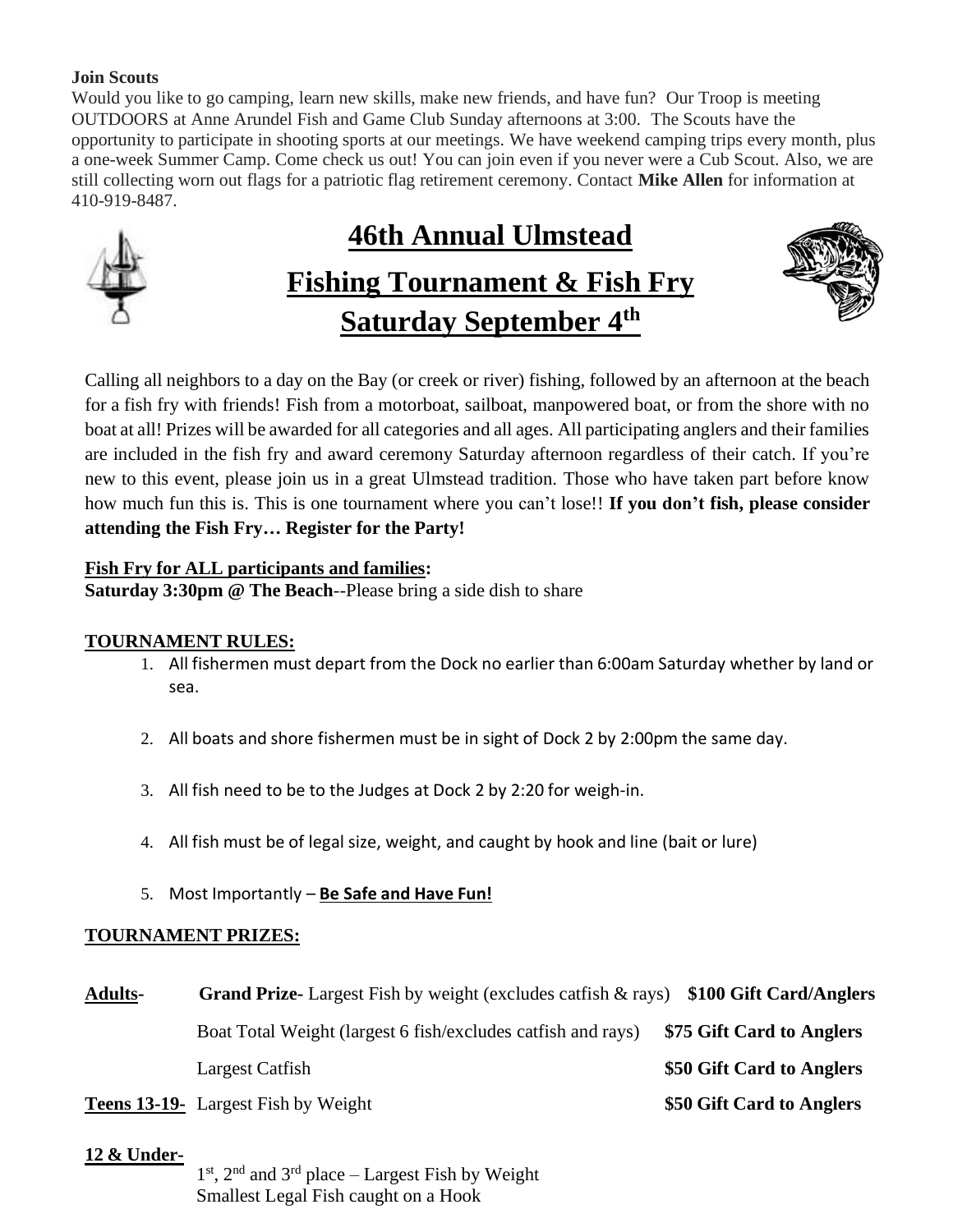| L            | triped Bass by WeightLargest       |
|--------------|------------------------------------|
| a            | Bluefish by Weight                 |
| r            | Largest Spanish Mackerel by Weight |
| g            | Largest Perch by Length            |
| e            | Largest Spot by Length             |
| <sup>S</sup> | Largest Croaker by Length          |
| t            | Largest Fish by Land               |
|              |                                    |

#### **LEGAL SIZES AND CREEL LIMITS:**

(For reference only, Anglers are responsible for all regulations)

Striped Bass Minimum Size 19" 2/person (only 1 > 28" per person) Bluefish Minimum Size 8" 10/person<br>Spanish Mackerel Minimum Size 14" 15/person Spanish Mackerel Croaker Minimum Size 9" 25/person White Perch  $&$  Spot No size or creel limit if caught by hook and line.

#### **For Questions or More Information – Call Richard Harrison 410-977-1906 or Tim Wills 410-299-8089**

Ulmstead Fishing Tournament Eligibility and Entry Form

- All Boats must have an UCI adult member on board.
- All residents are eligible to fish but must register in advance.
- Non-UCI members must be invited guests of a member.

**Attention Boat Captains:** If you are fishing without a full crew, please consider taking a neighbor as a "walk- on" to share in this great experience and the sport of fishing! If you have room and are willing, please indicate so when you register.

If you don't have a boat and are not fishing from shore, please register as a Walk-On below and we'll make everyeffort to find you a spot.

| FEES*: | $$15.00$ | Boat Captain / Adult Guest / Shore Angler |  |  |
|--------|----------|-------------------------------------------|--|--|
|        | $10.00$  | Teens $(13-19)$                           |  |  |
|        | $5.00$   | Children $(7-12)$                         |  |  |
|        |          | Children under 7 are free                 |  |  |

\*Fees paid by Anglers are used solely to help offset the cost of the tournament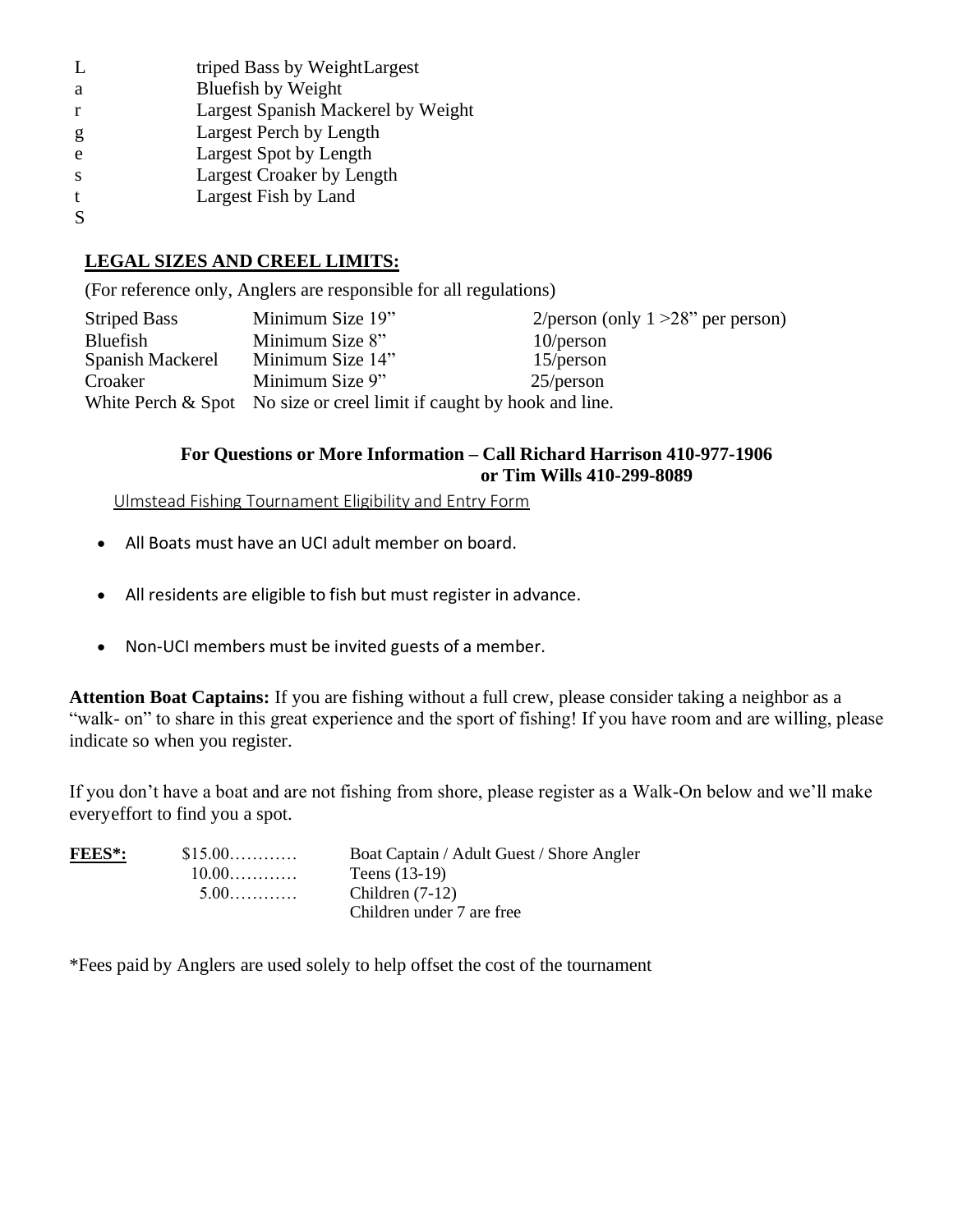#### TOURNAMENT ENTRY FORM

Please submit to Richard Harrison, 694 White Swan Dr. Checks should be made out to **UCI Fish/Cash is Ok Registrations can be emailed to Richard@americanremodelingcorp.com Payments can also be made via paypal to mike.a.sawyer@gmail.com**

## **For planning, please submit ASAP but NO LATER THAN September 1st**

**Name(s):** 

## **I am registering as a:**

0 Boat Captain 0 Shore Fisherman 0 Walk-On(s) – How Many?

0 Boat Guest - Indicate Boat Captain:

## **Boat Captains Only:**

Do you have room on your boat for Walk-Ons (indicate how many)?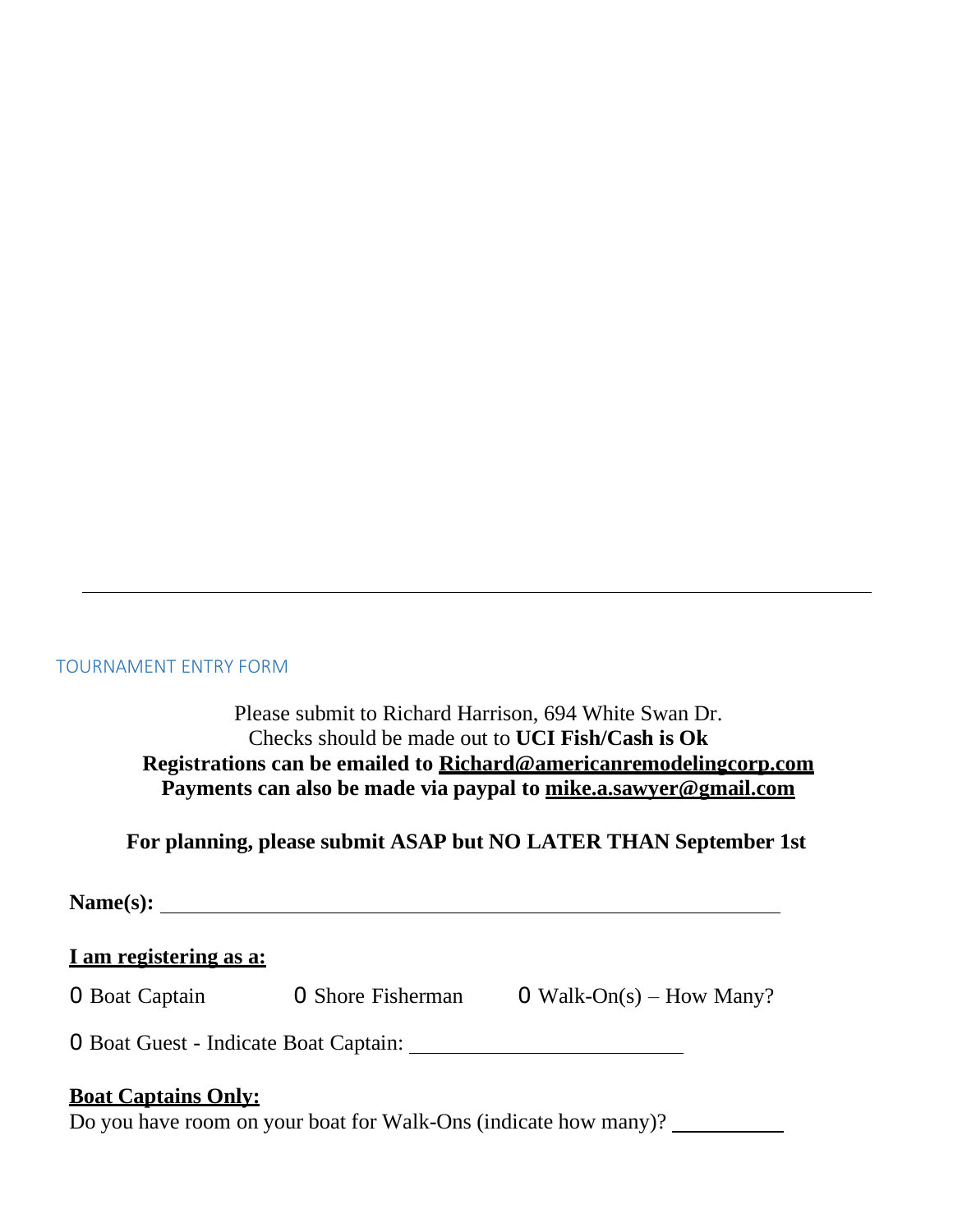$\#$  of Adults (\$15)  $\#$  of Teens (\$10)

# of Children 7-12 (\$5)  $\qquad$  # of Party Only Adults (\$10)

Total Fees Enclosed:

#### **UCI OFFICERS AND VOLUNTEERS**

**www.ulmstead.org**

*Please email any changes / updates to Weathervane@Ulmstead.org and Membership@Ulmstead.org. Thanks!*

Assistant Treasurer Renee Kelly

UCI Board of Directors Jon Lane – President,/Nautical  *and liaison roles* Mike Sawyer – Vice President,/Security Marina Anglim – Membership/Tennis Don Kiewitt – Beach Colin "Dino" Lynch – Pool/Scenic Bryan Murray – Barn Secretary Colin Robertson<br>Treasurer Bert Kelly Bert Kelly

#### **DEPARTMENTS & ACTIVITIES**

Barn Department Chris Barron<br>Maintenance Rob Hooper Maintenance Beach & Shore Department Vin Hardick Reservations Ginny Vernick<br>
Department Bill Zichos Nautical Department Dock Party<br>
epartment<br>
Vacant **Scenic Department** Ball Field Bob Svehlak Beautification Michelle Mahan<br>Department Bob Ammon Security Department Tennis Department Stephanie Pagoota Maintenance Mark Overton

Social Activities Department *Vacant*<br>Senior Activities **B.** Myer Adult/Family Events Spring into Summer Membership Dept July 4th Parade & Picnic Mike Duvall Fishing Tournament Richard Harrison Ladies Wine & Cheese Gillian Duvall Fall Camp-out Rob Hooper Guy's Beer & Brats Scott Glubke Wings, Chili, Homebrew Chris Brett Children Weekly Playgroup Anne Lynch Spring Party *Vacant* Autumn Party Trish Brett Christmas Kathy Vavrina

Membership Department Kathy Pruissen Bumper Stickers Lynne Andrews Webmaster EG Gipple Community Emails Mandy Panetta Weathervane Editor Marion Ticknor

B. Myers, P. Konrad

#### **INDEPENDENT ORGANIZATIONS**

#### **ULMSTEAD SWIM CLUB**

https://sites.google.com/a/ulmstead.org/ulmstead-pool/ President Mike Duvall Vice President Sharman Devaney

Secretary Tracy Seybert<br>Membership Lisa Gattie Membership Treasurer Jenny Hardgrave<br>
Maintenance Mark Duncak Mark Dupcak Social Corey Green & Trish Brett<br>
Member at Large Kerri Sodero Member at Large UCI Board Liaison Colin "Dino" Lynch Swim Team Liaison Suzanne Vaaler

#### **SWIM CLUB QUICK LINKS**

pool@ulmstead.org

#### **SWIM TEAM**

www.UlmsteadSwimTeam.org Directors Lori Salamandra & Kerri Sodero Merchandise Marina Anglim Concessions Julie Brick & Courtney Dupcak GASL League Rep Jerilyn Deitch Meet Manager (IT) Liz Norton Treasurer Rob Wallace Team Webmaster Hannah Goldstein Volunteers Coord Alli Smith Head Coach Colleen Winans Assistant Coaches Haley Winans / Jared Reilly Special Events Michelle Mahan

#### **BOY SCOUT TROOP 835**

Scoutmaster Mike Allen

Welcoming Sherry Sherwood, Mary Jo Powers, Ann Albrecht, Tracy Seybert Weathervane Distribution Mike Allen (manager), S. Allen, August, Blumberg/Collier, Cooley, Daly, Davis, Delany, Deller, Fierstein, Wildt, McCoun, McKees, Weiss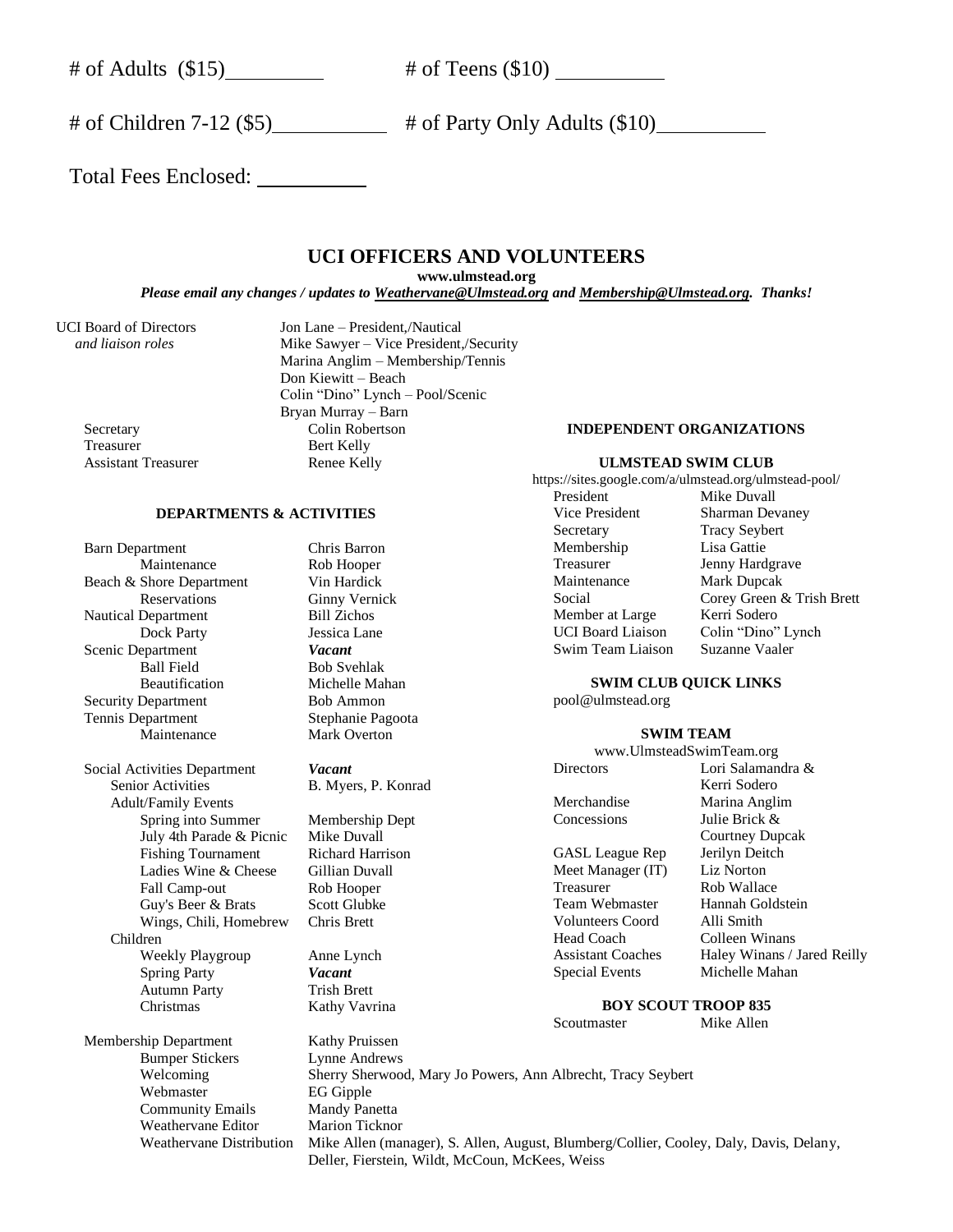Board@ulmstead.org President@ulmstead.org Secretary@ulmstead.org **EMAIL QUICK LINKS**

Treasurer@ulmstead.org Security@ulmstead.org DockMaster@ulmstead.org

Barn@ulmstead.org Social@ulmstead.org Membership@ulmstead.org News@ulmstead.org Weathervane@ulmstead.org Tennis@ulmstead.org